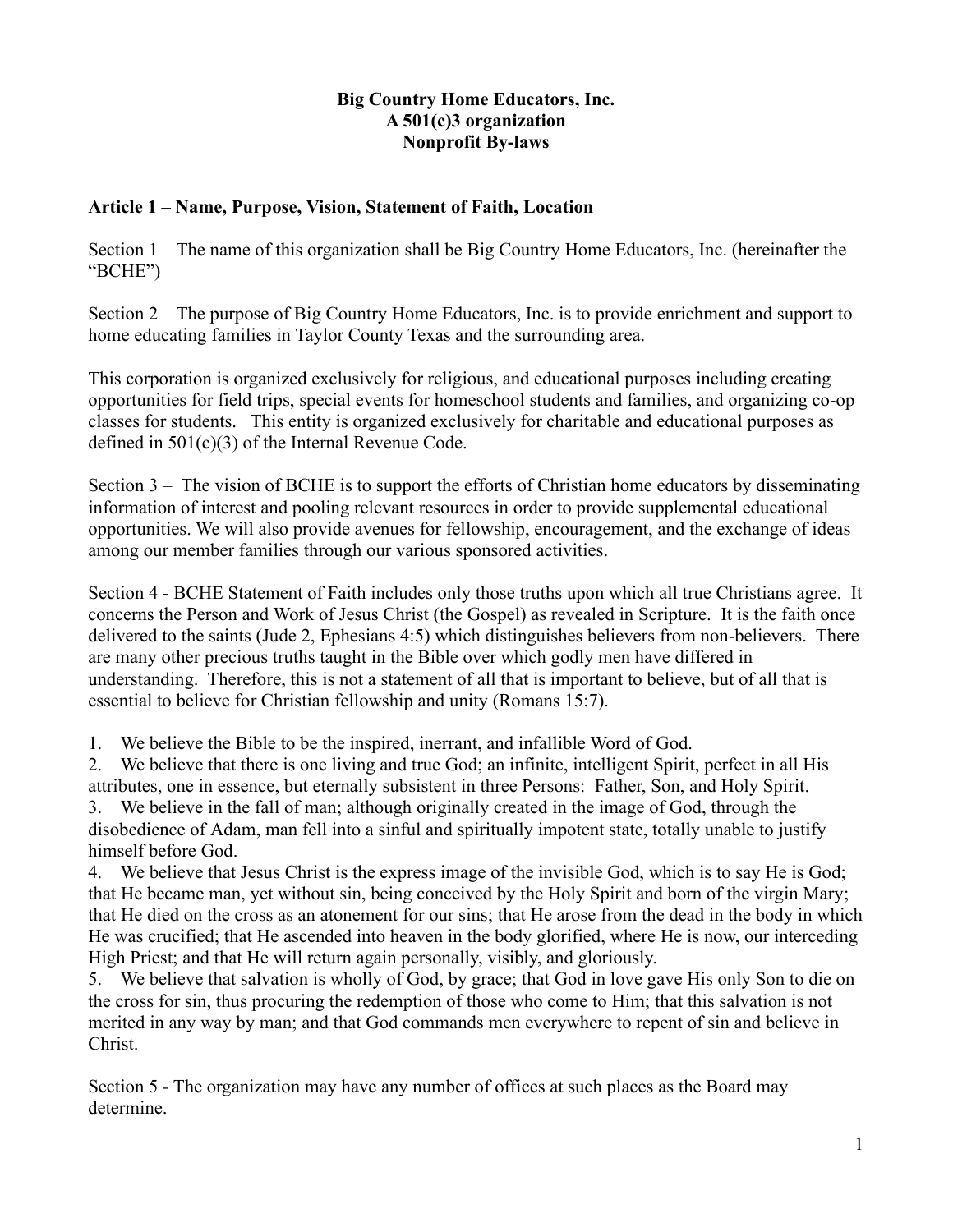### **Article 2 – Membership**

Section 1 –

The corporation will not have voting members. All decisions will be made by the Board of Directors.

Section 2 - Members responsibilities

- A. Members must read the by-laws and acknowledge only that they understand the position of this support group. Only those in BCHE leadership or teaching positions are required to sign the Statement of Faith.
- B. All members must volunteer to assist with or coordinate one or more events per school year for a total minimum of 4 hours. An option to pay a fee to waive this requirement may be provided at the discretion of the board of directors.
- C. Members must agree to keep names, addresses, phone numbers, email address, and other contact information of fellow members in strict confidence. Only publicly posted Board members contact information may be publicly shared. Publicly posting fellow members' personal information on social media sites is strictly prohibited, as is posting pictures of other people's children without consent. Publicly shared comments deemed slanderous, malicious, or prejudicial to BCHE interests will be deleted and considered grounds for termination of membership.
- D. Members wanting to advertise goods and services to the membership at large must have approval by the Board and such advertisements will be monitored for content and frequency.
- E. Members are responsible for underwriting their share of the cost of activities in which they participate and for a nominal annual membership fee determined by the Board.
- F. Members may resign by filing a written resignation with the secretary. Resignation shall not relieve a member of unpaid dues or other charges previously accrued.

The Board reserves the right to suspend or terminate a member from BCHE, for good cause after proper notification and hearing before the Board in a special called meeting. Good cause may include, but is not limited to:

- 1. Failure to pay an obligation to BCHE for 90 days following notice of same;
- 2. Any action that undermines the work of BCHE by creating a public image prejudicial to BCHE position or policy;
- 3. Hostile, harassment of others in meetings, activities, or in public venues so that others become fearful, apprehensive, reluctant, or unwilling to participate in BCHE activities with that member; or have significantly disrupted or impaired the work of BCHE, or will significantly disrupt or impair it if the actions continue;

The Board may exercise these rights with a 2/3 majority vote of the Board upon which, in the case of termination, all membership rights and privileges will cease and all property of BCHE returned. Such termination shall not relieve a member of unpaid dues or other charges previously accrued.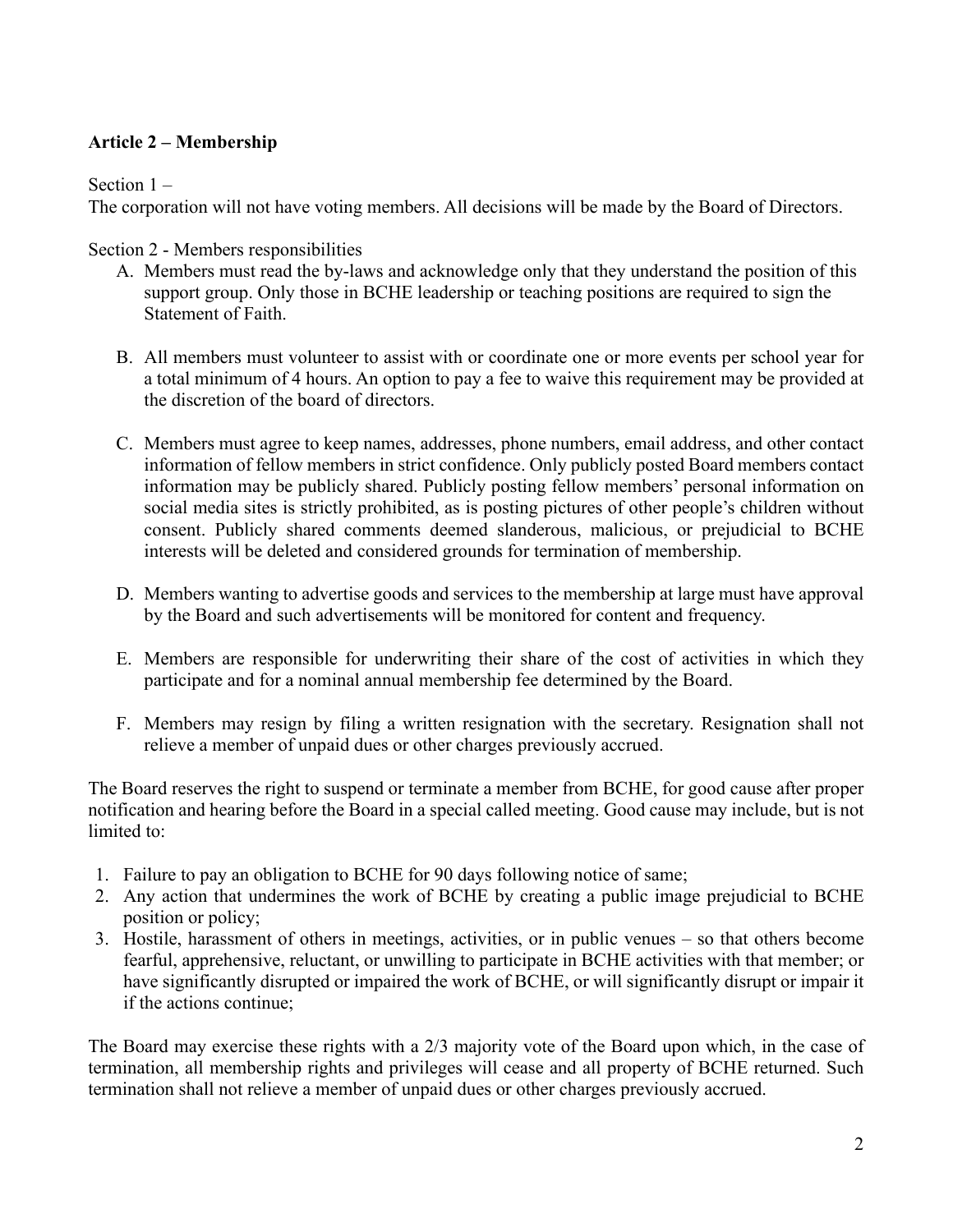### **Article 3 – Board of Directors**

Section 1 – The affairs of the organization shall be managed by a Board of Directors. The board will consist of the officer roles described below as well as 1 to 3 Members at Large. Within these limits, the Board may increase or decrease the number of directors serving on the board, including for the purpose of staggering the terms of directors to ensure no more than a 50% turnover of the Board.

Section 2 - Board members shall receive no compensation (other than reasonable expenses) for their service on the Board.

Section 3 – Board members can be nominated by members of the board or from the general membership. Qualification for Board membership includes:

- a) current or previous BCHE membership of at least one year,
- b) signed endorsement of the Statement of Faith,
- c) actively involved in a local Christian congregation,
- d) not related to a current Board member or salaried employee of BCHE.

Section 4 - Board members are appointed by agreement of 2/3 vote of the existing board members. All Board members shall serve for 2 to 3 year terms (determined at the start of service) and can be eligible for up to 2 additional terms.

Section 5 – Any Director may resign at any time by giving written notice of such resignation to the Board.

Section 6 - Any Director may be removed by 2/3 vote of the Directors present and voting at a meeting at which a quorum is present, whenever, in its judgement, the best interests of the BCHE would be served thereby; provided such removal shall be without prejudice to the contract rights, if any, of the person so removed.

Section 7 – In the event of a vacancy on the Board (including situations where the number of Board members has been deemed necessary to increase), the directors shall fill the vacancy.

Section 8 – A quorum must be attended by at least 2/3 Board members before business can be transacted or motions made or passed.

Section 9 - The Board of Directors shall approve all employees and compensation recommended by the Executive Director prior to making employment offers.

### **Article 4 – Officers**

Section 1 – The officers of the organization shall be President, Vice President, Treasurer, Secretary, and Membership Chairman.

Section 2 – The Board shall appoint each of these officers by a majority vote for a 2 year term. The Board may also appoint other officers it deems necessary.

Section 3 – Officers of the Board will not be compensated via salary or other benefits for their service as an officer of the Board.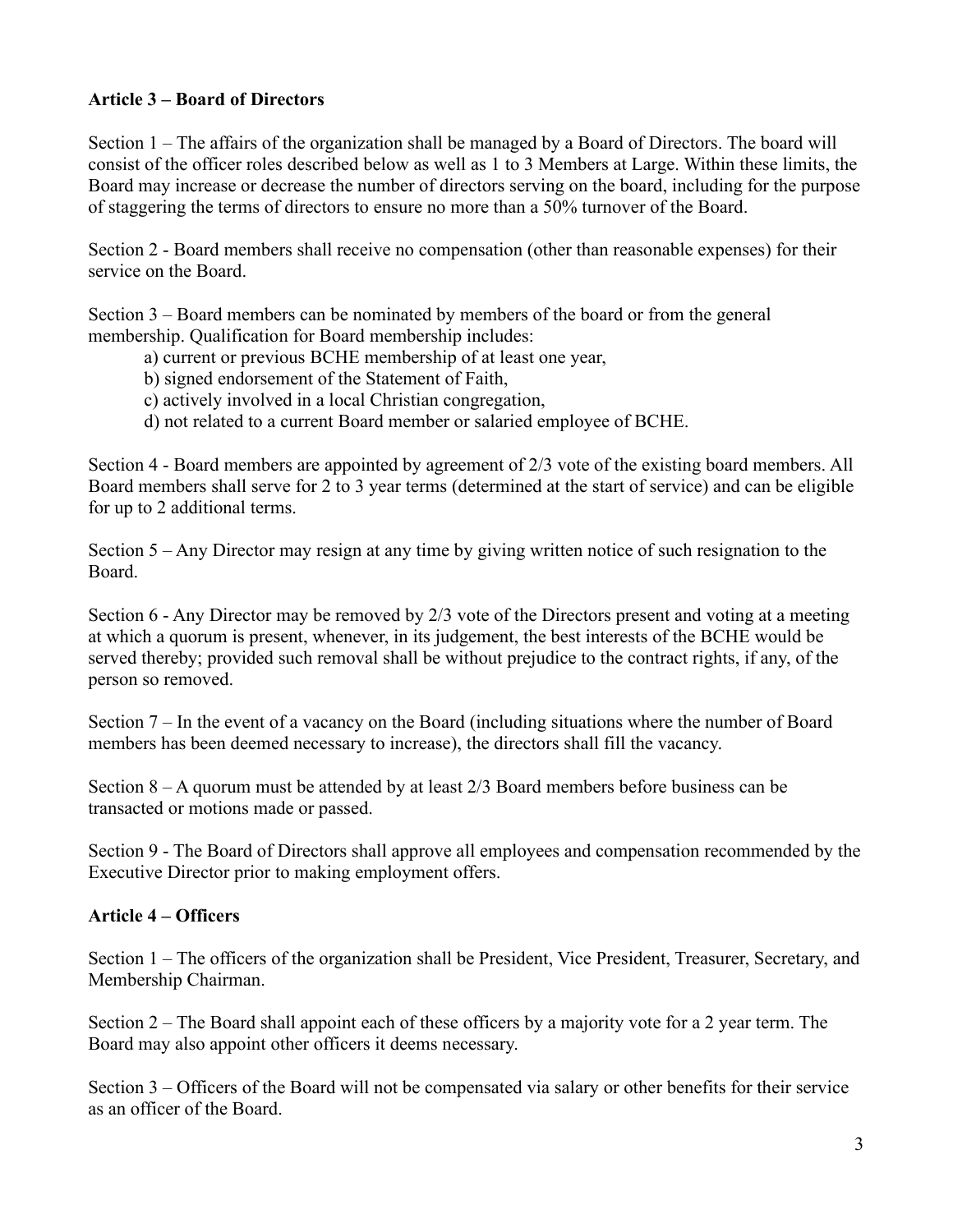#### Section 4 – Board Chair/President

The Chair shall convene regularly scheduled Board meetings and shall preside or arrange for other Directors to preside at each meeting in the following order: Chair/President, Vice President, Secretary, Treasurer, Membership Chairman.The Chair is responsible to prepare an agenda with the Executive Director prior to these meetings.

#### Section 5 - Vice Chair/President

The vice-president is responsible for both assisting with presidential responsibilities, and acting in place of president, as needed.

#### Section 6 – Secretary

The Secretary shall be responsible for keeping records of Board actions, including overseeing the taking of minutes at all board meetings, sending out meeting announcements, distributing copies of minutes and the agenda to each Board member, and assuring that corporate records are maintained.

#### Section 7 – Treasurer

The Treasurer shall make a report at each Board meeting. The treasurer shall chair the Finance Committee, assist in the preparation of the budget, help develop fundraising plans, and make financial information available to Board members and the public.

#### Section 8 - Membership Chair

The membership chair is responsible for maintaining accurate membership data, communicating information about the organization to people interested in joining BCHE, and distributing membership cards as they join.

### **Article 5 - Executive Director**

Section 1 - The administrative and day-to-day operation of BCHE shall be the responsibility of a salaried staff head employed or appointed by the Board and responsible to the Board. The salaried staff head shall have the title of "Executive Director."

Section 2 - The Executive Director shall have the authority to execute contracts on behalf of the BCHE and as approved by the Board. The Executive Director shall employ and may terminate the employment of members of the staff necessary to carry out the work of the BCHE.

Section 3 - The Executive Director represents BCHE to the public and the BCHE membership in advocating the purpose and vision of BCHE.

Section 4 - The Executive Director shall be invited to attend and participate, without vote, in all meetings of the Board, and committees. The Executive Director helps prepare the agenda with the Board President.

Section 5 - The Executive Director may resign at any time by giving written notice of such resignation to the Board.

Section 6 - The Executive Director may be removed by 2/3 vote of the Directors present and voting at a meeting at which a quorum is present, whenever, in its judgement, the best interests of the BCHE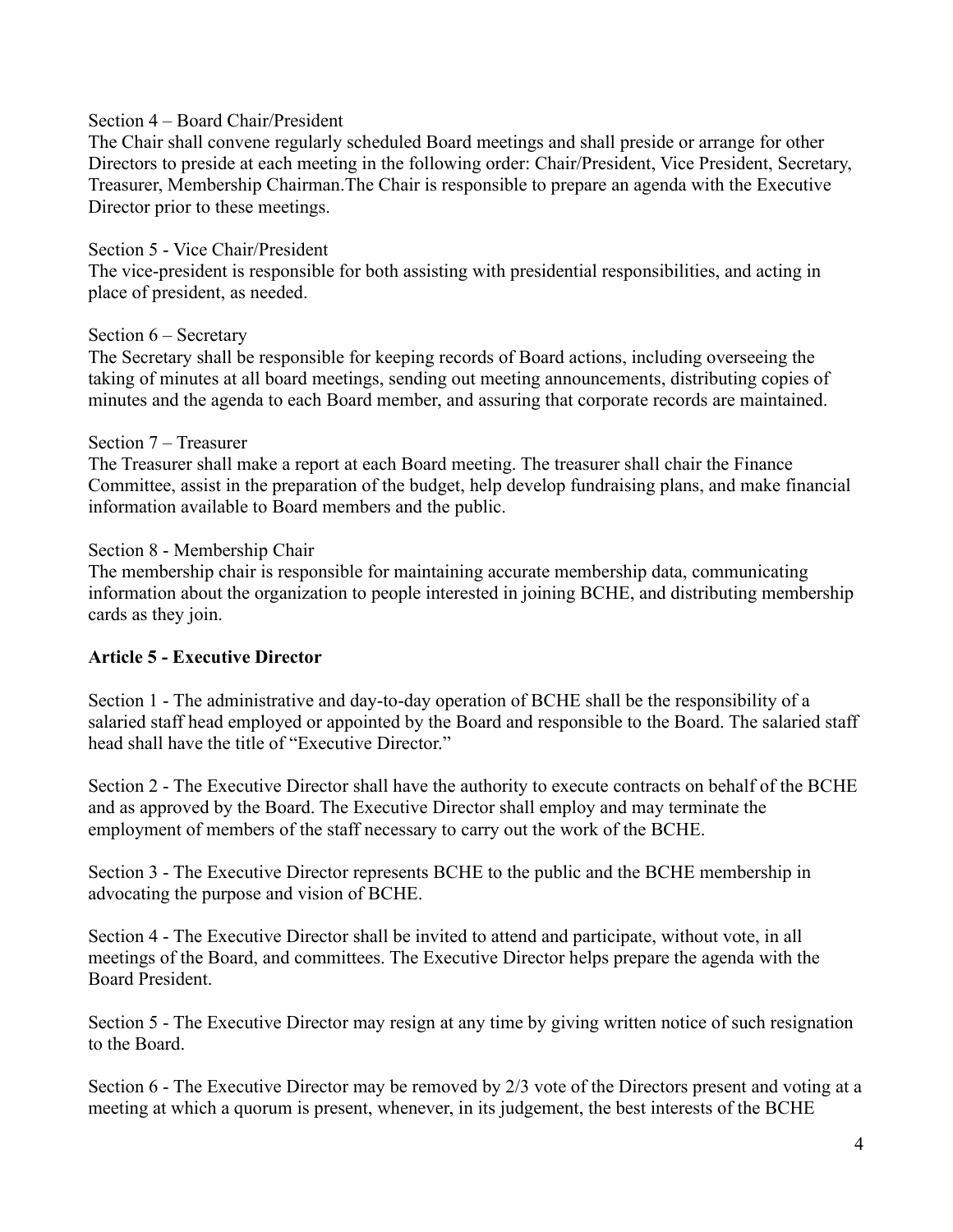would be served thereby; provided such removal shall be without prejudice to the contract rights, if any, of the person so removed.

# **Article 6 – Meetings**

Section 1 – The Board shall meet at least quarterly. Agenda for the meetings is prepared by the Board President and the Executive Director.

Section 2 – Additional meetings may be called by the Board.

Section 3 - Members of the Board may participate in a meeting through use of conference telephone or similar communications equipment, so long as members participating in such a meeting can hear one another. Members of the Board may vote by e-mail, text or other electronic means.

# **Article 7 - Confidentiality**

Section 1 - Directors shall not discuss or disclose information about the Corporation or its activities to any person or entity unless such information is already a matter of public knowledge, such person or entity has a need to know, or the disclosure of such information is in furtherance of the Corporations' purposes, or can reasonably be expected to benefit the Corporation. Directors shall use discretion and good business judgment in discussing the affairs of the Corporation with third parties. Without limiting the foregoing, Directors may discuss upcoming fundraisers and the purposes and functions of the Corporation, including but not limited to accounts on deposit in financial institutions.

Each Director shall execute a confidentiality agreement consistent herewith upon being voted onto and accepting appointment to the Board of Directors.

Section 2 – Whenever a director or officer has a financial or personal interest in any matter coming before the board of directors, the affected person shall a) fully disclose the nature of the interest and b) withdraw from discussion, lobbying, and voting on the matter. Any transaction or vote involving a potential conflict of interest shall be approved only when a majority of disinterested directors determine that is is in the best interest of the corporation to do so. The minutes of meetings at which such votes are taken shall record such disclosure, abstention and rationale for approval.

# **Article 8 - Conflict of Interests**

Section 1 - The integrity and the credibility of BCHE and the activities it undertakes depend on the avoidance of conflict of interests, or even the appearance of such conflicts, by the individuals involved in those activities. It is recognized, however, that elected and appointed leaders, as well as other individuals acting on its behalf, also have significant professional, business and personal interests and relationships and activities. Therefore, actual, potential or apparent conflicts of interest should be addressed initially through liberal disclosure of any relationship or interest that might be construed as resulting in such a conflict.

Section 2 - Individuals serving on the Board of Directors or any committee will be asked to execute a disclosure both at the time of their appointment and annually thereafter. In addition, individuals are expected to promptly disclose any relevant changes that develop over the course of their appointment. It is the responsibility of each individual to identify potential and actual conflicts of interest and to comply with the established policy described below.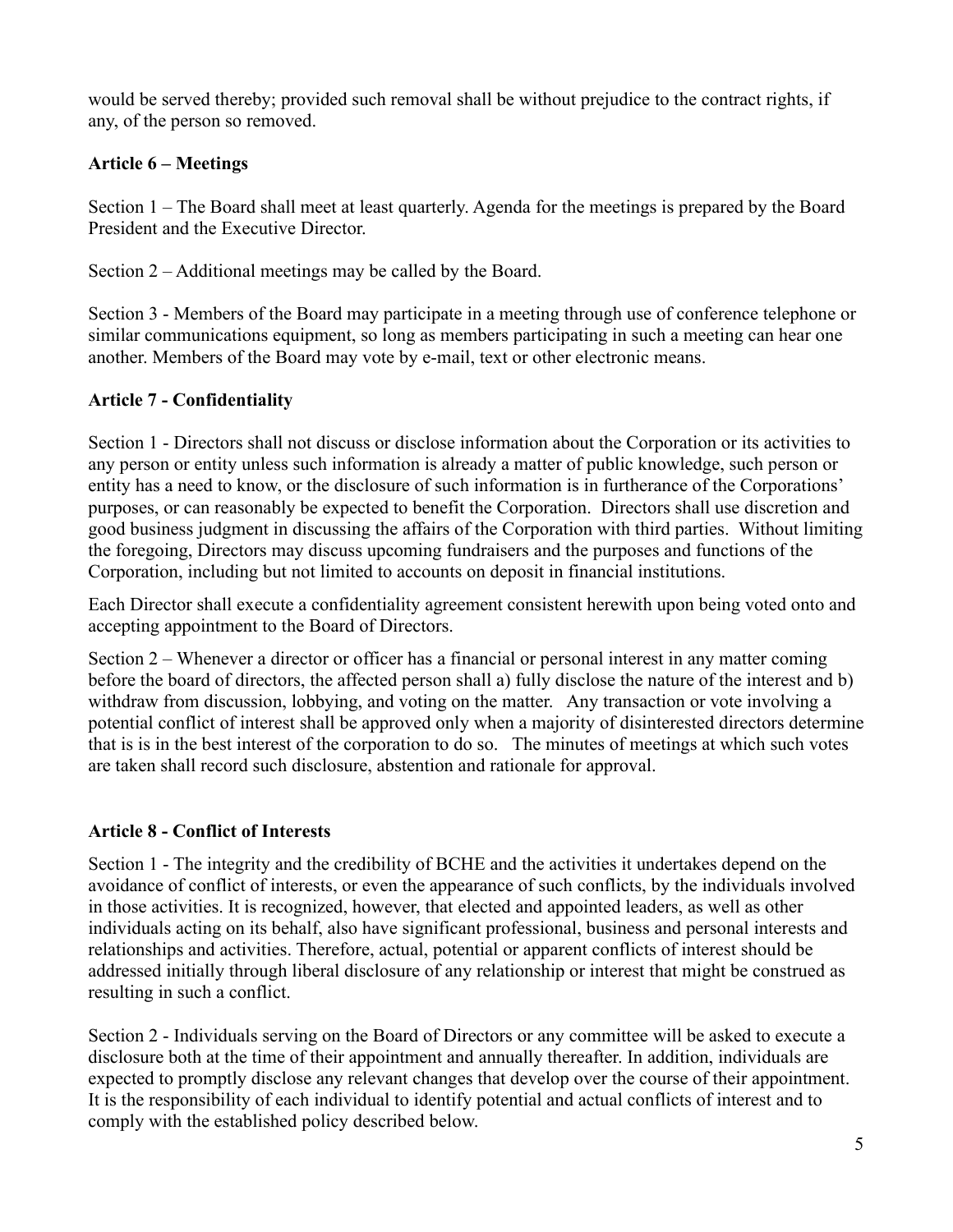#### Section 3 - Financial Interests

Financial interests relate to relationships present today or at any time within the past 12 months. They do not apply to the individual's principal employment. Individuals will be asked to disclose whether any of the following exist for themselves or their spouse/partner:

- a) Ownership interests (including stock, options or similar interest) in a company, having a commercial interest in an activity or matter that may give rise to an actual, potential or perceived conflict with BCHE's activities
- b) Employment, full or part-time, with a company that may give rise to an actual, potential or perceived conflict with BCHE's activities
- c) Current or proposed consultancy arrangements, as well as consulting performed
- d) Receipt of honoraria or other reasonable payments for seminar presentations, speeches, or appearances
- e) Any leadership role in, or other relationship with, another organization or entity (e.g., board member, committee member, advisor) directly or indirectly related to BCHE or within the field of education

Section 4 - Once such a conflict is fully disclosed to the relevant parties, they generally will be able to evaluate the possible influence of the disclosed interest. In situations where such disclosure does not adequately deal with actual or potential problems, however, additional action, including denial of participation in the affected activity or consideration of the matter, may be necessary. This may include:

- a) Disclosure of the interest to the other participants in the decision- or policy-making body (e.g., board, committee).
- b) Recusal from voting on a matter and limitation of the individual's participation providing factual information of benefit to the group discussion.
- c) Complete recusal from a portion of a meeting or from other consideration of the subject matter.
- d) Replacement of the individual in the affected position or activity.

Section 5 - These guidelines are not meant to restrict normal activities associated with the individual's professional responsibilities.

Section 6 - Individuals who violate HMDCB Conflict of Interest policy may be removed from their affected position or activity as deemed appropriate by the Board of Directors. If uncertain about these policies, individuals are urged to seek the advice of the Board President or Executive Director.

# **Article 9 – Committees**

Section 1 – The Board may create committees as needed, such as fund raising, public relations, and program committees. The Board Chair shall appoint all committee chairs.

Section 2 – No committee shall have any power to: fill vacancies on the Board, adopt amend or repeal the by-laws, amend or repeal any resolution of the Board, or act on matters committed by the by-laws or resolution of the Board to another committee of the Board.

### **Article 10 - Indemnification**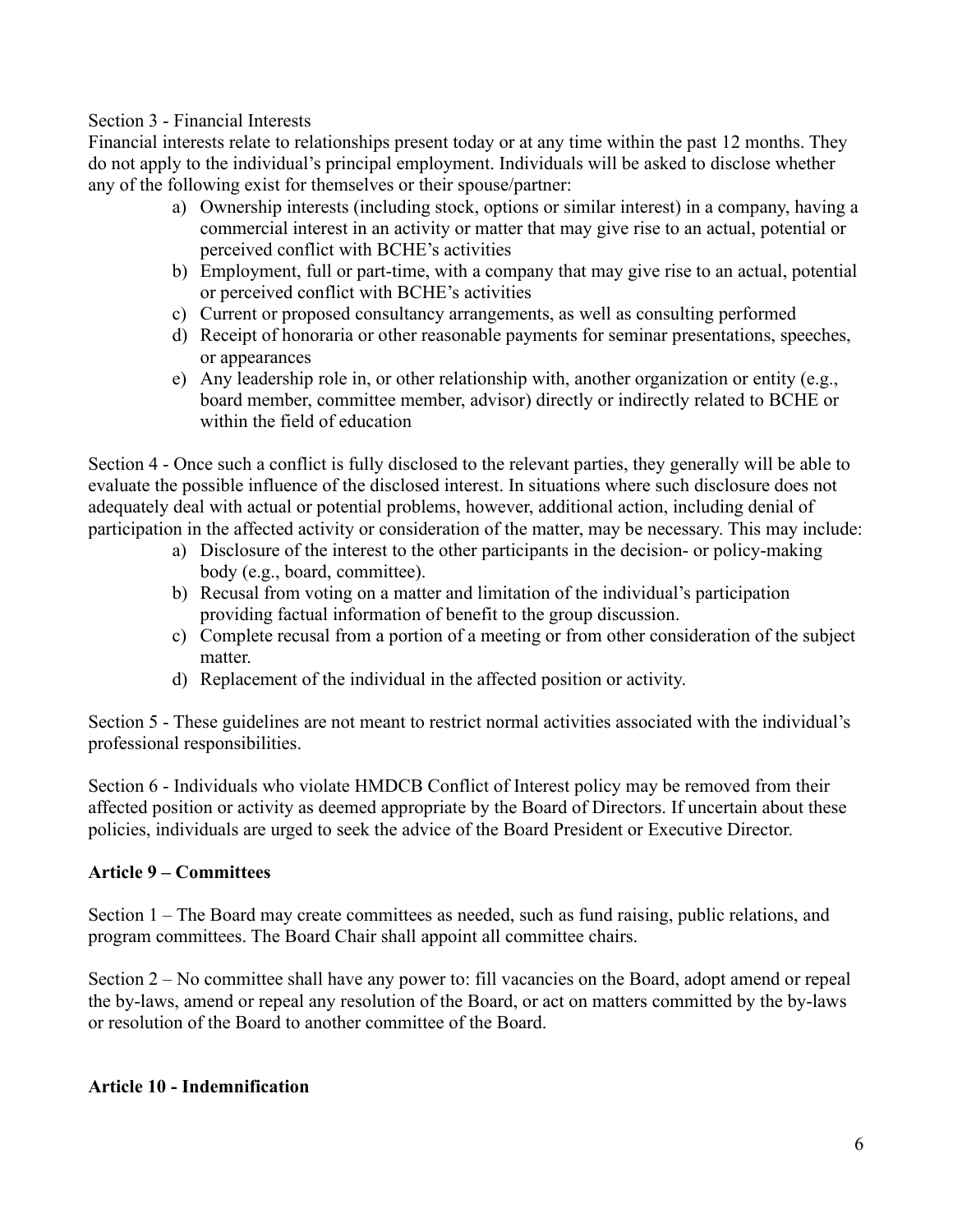Section 1 – The organization shall indemnify any agent of the organization including Directors, Officers, Staff, and/or Volunteers who was or is a party, or is threatened to be made a party to any proceeding, administrative or investigative, as such a person was or is an authorized representative of the organization. This indemnification against expenses, judgments, fines, and amount paid in settlements actually or reasonably incurred by such a representative of the organization is contingent upon the determination that such person acted in good faith and in a manner he/she believed to be in, or not opposed to, the best interests of the organization. With respect to any criminal proceeding, indemnified persons shall have had no cause to believe that their conduct was unlawful.

Section 2 – To satisfy indemnification obligations the organization may maintain insurance, obtain a letter of credit, act as a self-insurer, create a reserve trust, cash collateral, enter into indemnification agreements, or use any other arrangement whatsoever in such amounts, at such costs, and upon other terms and conditions that the Board shall deem appropriate. The organization carries Directors and Officers Liability insurance for all Directors and Board Members.

Section 3 – This indemnification shall be made only if the organization shall be advised by its Board of Directors acting (1) by a quorum consisting of directors who are not parties to such action or proceeding upon a finding that, or (2) if a quorum under is not obtainable with due diligence, upon the opinion in writing of legal counsel that, the director or officer has met the foregoing applicable standard of conduct. If the foregoing determination is to be made by the Board of Directors, it may rely as to all questions of law, on the advice of independent legal counsel.

# **Article 11 – 501(c)3 Tax Exemption Provisions**

a. Upon the dissolution of Big Country Home Educators, Inc., assets shall be distributed for one or more exempt purposes within the meaning of section  $501(c)(3)$  of the Internal Revenue Code, or corresponding section of any future federal tax code, or shall be distributed to the federal government, or to a state or local government, for public purpose.

b. Big Country Home Educators, Inc. is organized exclusively for charitable, religious, educational, and/or scientific purposes under section  $501(c)(3)$  of the Internal Revenue Code. No part of the net earnings shall inure to the benefit of, or be distributable to its members, directors, officers, or other private persons, except that the organization shall be authorized and empowered to pay reasonable compensation for services rendered and to make payments and distributions in furtherance of the purposes set forth in the purpose clause hereof.

c. No part of the activities of Big Country Home Educators, Inc. will involve the carrying on of propaganda, or otherwise attempting to influence legislation, and the organization shall not participate in, or intervene in (including the publishing or distribution of statements) any political campaign on behalf of any candidate for public office.

d. Notwithstanding any other provision of this document, the organization shall not carry on any other activities not permitted to be carried on (a) by an organization exempt from federal income tax under section 501(c)(3) of the Internal Revenue Code, or corresponding section of any future federal tax code, or (b) by an organization, contributions to which are deductible under section  $170(c)(2)$  of the Internal Revenue Code, or corresponding section of any future federal tax code.